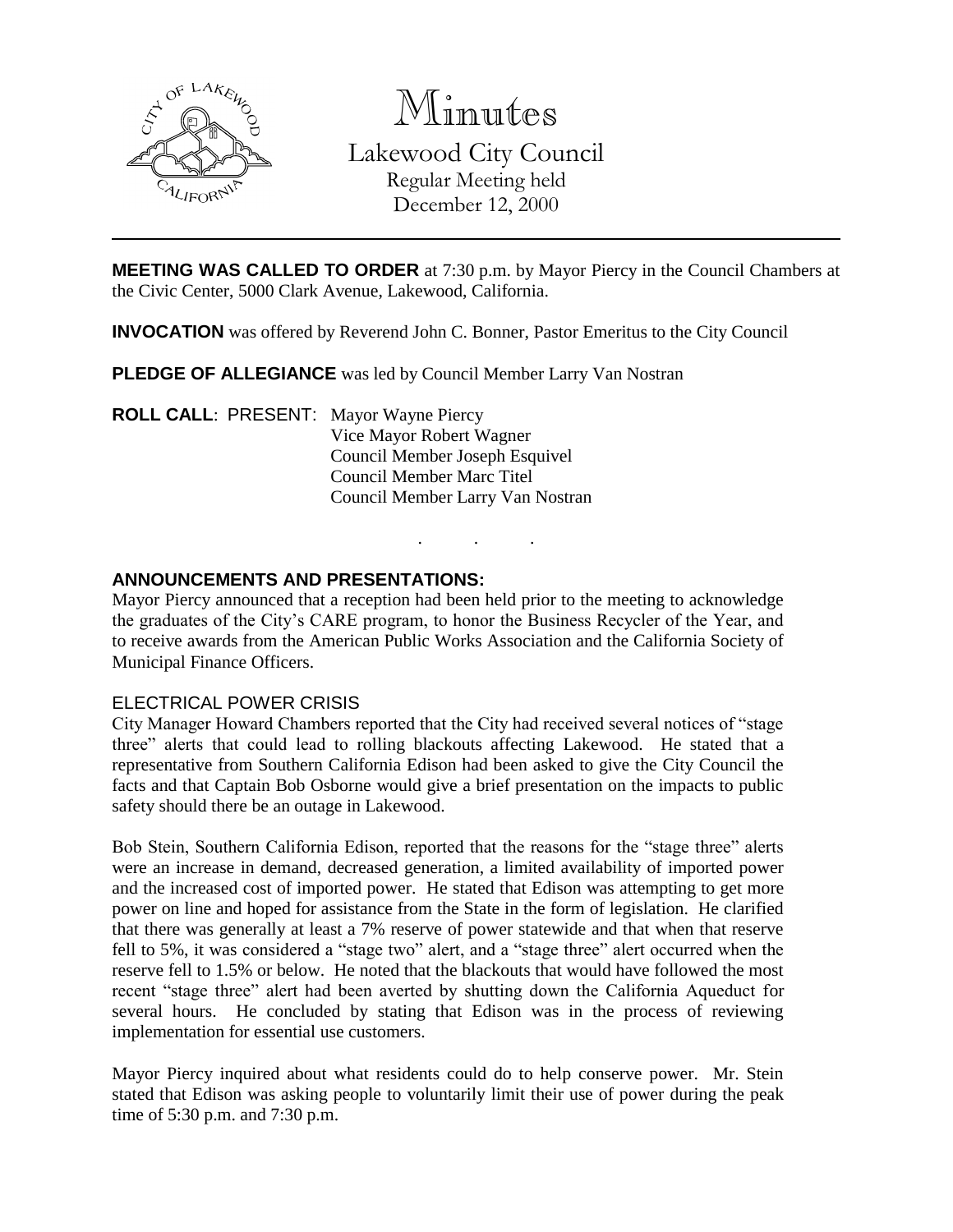City Council Minutes December 12, 2000 Page 2

# ELECTRICAL POWER CRISIS - Continued

Council Member Titel questioned Mr. Stein about the average length of time for blackouts. Mr. Stein stated blackouts usually lasted about one hour.

Responding to a question from Vice Mayor Wagner, Mr. Stein stated that an area blackout would include everything within the circuit, including street lighting and traffic signals, unless they were on a special circuit. Vice Mayor Wagner also inquired if there had been a generation problem prior to deregulation. Mr. Stein responded by stating that there had not previously been a problem with lack of generation and that the matter was under investigation.

Captain Bob Osborne, Commander of the Lakewood Sheriff's Station, stated that while it was not an extraordinary event to lose power temporarily, such as when a traffic accident damages a utility pole, when the power goes off, panic was the real enemy. He addressed a concern raised by Council Member Van Nostran about a blackout at a large retail facility, such as the Lakewood Center Mall, by stating that most businesses have emergency power generators and/or an emergency plan. He stated that the most difficult part of a blackout would be the traffic controls and that by law, anyone approaching an intersection with signals, even if they are not working, was required to come to a stop. He encouraged drivers to be courteous and cautious and noted that there were plans in effect to place stop signs at major intersections should the power go off. He also encouraged residents to limit 911 calls to actual emergencies and to contact Edison directly with questions about the power outage.

Mr. Stein advised that the phone number for Edison customer service was 800/654-4555 and that during an outage, information would be broadcast on AM radio stations KNBC and KFWB.

Council Member Van Nostran inquired about the City's leased electric vehicles. Finance Director Larry Schroeder advised that the vehicles were set to charge overnight during offpeak hours, when there was less demand for power and the rates were cheaper.

. . .

## **ROUTINE ITEMS:**

COUNCIL MEMBER VAN NOSTRAN MOVED AND COUNCIL MEMBER ESQUIVEL SECONDED TO APPROVE ROUTINE ITEMS 1 THROUGH 9.

- RI-1 Approval of Minutes of the Meetings held October 24, November 14, and November 28, 2000
- RI-2 Approval of Personnel Transactions
- RI-3 Approval of Registers of Demands dated November 9, November 16, November 22, and November 30, 2000
- RI-4 Approval of Monthly Report of Investment Transactions
- RI-5 Amendment to Agreement with AESCO Technologies, Inc. for Additional Geotechnical Services on the Monte Verde Park Project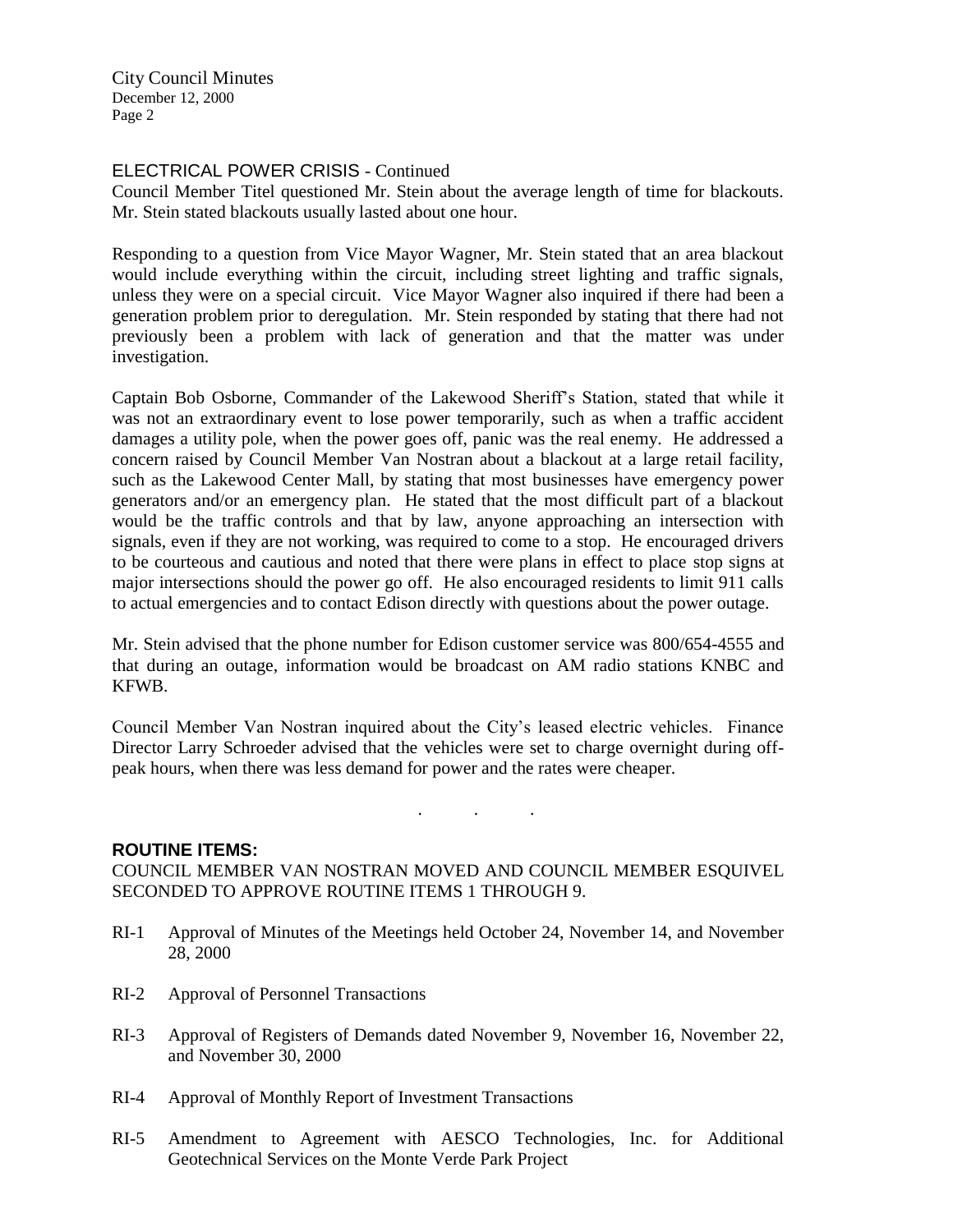### **ROUTINE ITEMS:** Continued

- RI-6 Approval of Best Management Practices Policy for Construction & Demolition Material Diversion
- RI-7 Approval of Renewal of Lakewood Equestrian Center License Agreement With Southern California Edison Company
- RI-8 Approval of Supplemental Agreement with Affiliated Computer Services (ACS)
- RI-9 Approval of Engineering and HVAC Services Agreement with BARR Engineering

UPON ROLL CALL VOTE, THE MOTION WAS APPROVED:

AYES: COUNCIL MEMBERS: Van Nostran, Esquivel, Titel, Wagner and Piercy NAYS: COUNCIL MEMBERS: None

## **1.1 • URBAN WATER MANAGEMENT PLAN**

Director of Water Resources, Jim Glancy, presented an oral report based on the memorandum contained in the agenda packet and reported that as a water purveyor with more than 3,000 customers the City was required to develop and adopt an Urban Water Management Plan. He briefly reviewed the components of the 2000 Plan and noted that it provided details on sources and projected supplies over the next 20 years, as well as reviewing conservation efforts and examining a loss of resources contingency plan. He concluded by stating that the plan had been open for public review since November 14th and had also been available on the City's website. It was the recommendation of the City Council Water Resources Committee that following public hearing, the City Council adopt the Urban Water Management Plan Update 2000.

. . .

RESOLUTION NO. 2000-81; A RESOLUTION OF THE CITY COUNCIL OF THE CITY OF LAKEWOOD ADOPTING THE CITY OF LAKEWOOD URBAN WATER MANAGEMENT PLAN DESCRIBING THE CITY'S WATER SUPPLY PLAN FOR THE NEXT TWENTY YEARS

Mayor Piercy opened the public hearing at 8:13 p.m. and called for anyone in the audience wishing to address the City Council on this matter. There was no response.

COUNCIL MEMBER TITEL MOVED AND COUNCIL MEMBER ESQUIVEL SECONDED TO CLOSE THE PUBLIC HEARING AND ADOPT RESOLUTION NO. 2000-81. UPON ROLL CALL VOTE, THE MOTION WAS APPROVED:

AYES: COUNCIL MEMBERS: Van Nostran, Esquivel, Titel, Wagner and Piercy NAYS: COUNCIL MEMBERS: None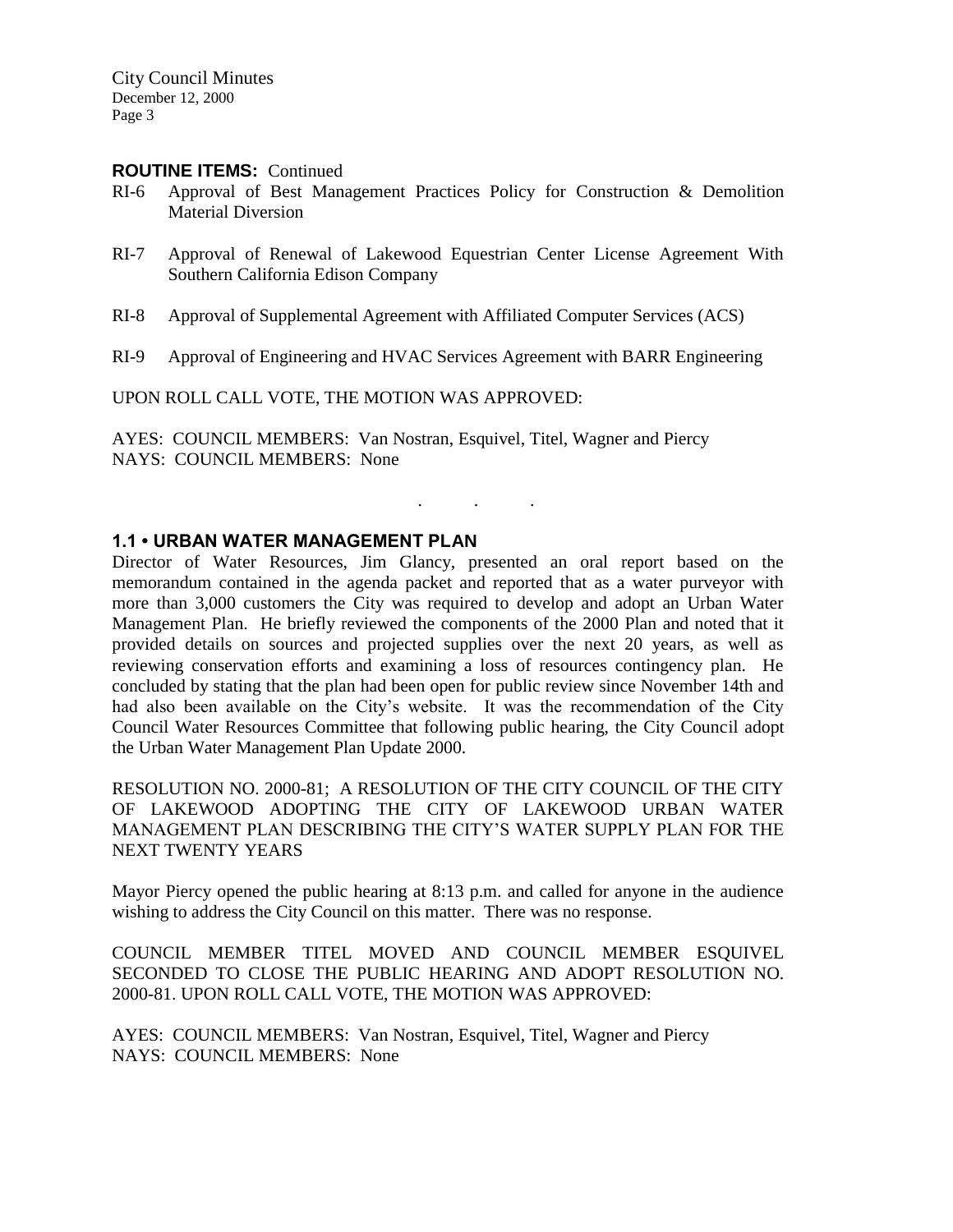# **1.2 • AWARD OF BID FOR PURCHASING BID 00-9, ONE-TON STAKE-BED TRUCK WITH TOOL BOXES**

The Director of Finance presented an oral report based on the memorandum contained in the agenda packet and stated five sealed bids had been received for the purchase of a one-ton stake-bed truck with tool boxes. After review by the Fleet Supervisor and Purchasing Specialist, it was the recommendation of staff that the City Council authorize the purchase of the truck from the low bidder, Bob Wondries Ford, in the amount of \$25,791.64.

Mayor Piercy opened the public hearing at 8:15 p.m. and called for anyone in the audience wishing to address the City Council on this matter. There was no response.

COUNCIL MEMBER VAN NOSTRAN MOVED AND VICE MAYOR WAGNER SECONDED TO APPROVE STAFF'S RECOMMENDATION. UPON ROLL CALL VOTE, THE MOTION WAS APPROVED:

AYES: COUNCIL MEMBERS: Van Nostran, Esquivel, Titel, Wagner and Piercy NAYS: COUNCIL MEMBERS: None

# **1.3 • AWARD OF BID FOR PUBLIC WORKS PROJECT NO. 00-18, YOUTH CENTER & MAYFAIR PARK SWIM PAVILION FLOORING REPLACEMENT PROJECT**

. . .

Director of Public Works, Lisa Rapp, presented an oral report based on the memorandum contained in the agenda packet and reported that two bids had been received for the replacement of carpeting at the Youth Center and at Mayfair Park Swim Pavilion. She noted that the Youth Center carpet would be replaced with linoleum to match existing flooring and the Swim Pavilion would get a new, resilient textile flooring that looked like carpet but was long-wearing and included a quick-dry feature. It was the recommendation of staff that the City Council adopt the plans, specifications and working details for the projects; award the Youth Center Flooring Project to Shaw Contract Flooring in the amount of \$9,645; award the Swim Pavilion Flooring Project to Commtrac Floors in the amount of \$9,404; and authorize staff to approve a cumulative total of change orders in an amount not to exceed 5% of each contract.

Mayor Piercy opened the public hearing at 8:18 p.m. and called for anyone in the audience wishing to address the City Council on this matter. There was no response.

COUNCIL MEMBER VAN NOSTRAN MOVED AND COUNCIL MEMBER TITEL SECONDED TO APPROVE STAFF'S RECOMMENDATION. UPON ROLL CALL VOTE, THE MOTION WAS APPROVED:

AYES: COUNCIL MEMBERS: Van Nostran, Esquivel, Titel, Wagner and Piercy NAYS: COUNCIL MEMBERS: None

. . .